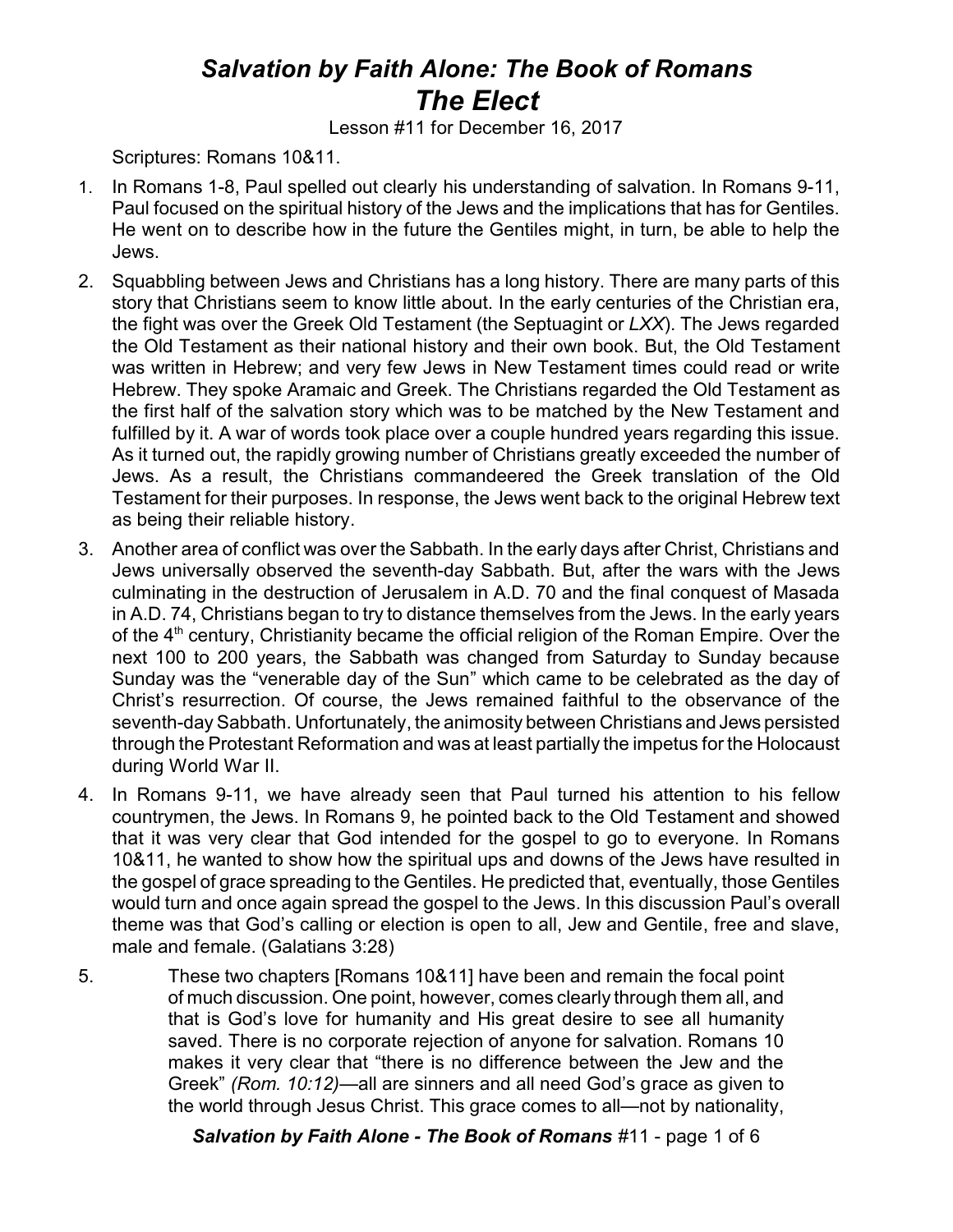not by birth, and not by works of the law but by faith in Jesus, who died as the Substitute for sinners everywhere. Roles may change, but the basic plan of salvation never does.—*Adult Sabbath School Bible Study Guide*\* for Sabbath, December 9. [Content in brackets is added.]

- 6. So, how did Paul feel about his countrymen, the Jews?
	- **Romans 9:1-3:** <sup>1</sup> I am speaking the truth; I belong to Christ and I do not lie. My conscience, ruled by the Holy Spirit, also assures me that I am not lying  $^{2}$ when I say how great is my sorrow, how endless the pain in my heart  $^{3}$ for my people, my own flesh and blood! For their sake I could wish that I myself were under God's curse and separated from Christ.—American Bible Society. (1992). *The Holy Bible: The Good News Translation*\* (2nd ed., Romans 9:1-3). New York: American Bible Society.
	- **10:1-2** <sup>1</sup> My brothers and sisters, how I wish with all my heart that my own people might be saved! How I pray to God for them! <sup>2</sup>I can assure you that they are deeply devoted to God; but their devotion is not based on true knowledge.—*Ibid*.\* Romans 10:1-2.
	- **11:1:** I ask, then: did God reject his own people? Certainly not! I myself am an Israelite, a descendant of Abraham, a member of the tribe of Benjamin.—*Ibid*.\* Romans 11:1.
- 7. After reading Romans 1&2 one might come to believe that God had rejected the Jews permanently. Paul certainly did not hesitate to point out their sins! But, Paul made it clear in these chapters that God has not rejected the Jews at all. The gospel is still wide open to believing Jews. He was one! And he himself had a great burden for them, even though many of their leaders were seeking his life! Was it only the Jewish leaders that wanted to kill Paul? Or, did even the Christian Jews–his fellow church members–have reservations about Paul and his work? They still hoped that Jesus would come back and help them to conquer the Romans and make them the rulers of the world! How did they come to such a conclusion? They had taken some of the prophecies in the Old Testament that we now recognize as applying to the second coming or the third coming and they thought that those prophecies were to be fulfilled at the first coming.
- 8. What mistakes did the Jews make? We are so much like them! Could we make the same mistakes? They had a detailed blueprint of deeds to be done and sins to be shunned! What about us? How many of the details of their blueprint do we still believe and try to follow?
- 9. **For forty years did unbelief, murmuring, and rebellion shut out ancient Israel from the land of Canaan. The same sins have delayed the entrance of modern Israel into the heavenly Canaan. In neither case were the promises of God at fault. It is the unbelief, the worldliness, unconsecration, and strife among the Lord's professed people that have kept us in this world of sin and sorrow so many years.**—Ellen G. White, *Manuscript 4*,\* 1883; *Ev*\* 696.2; *1SM*\* 69.1; *LDE*\* 38.1; *Mar*\* 61.6.

We may have to remain here in this world because of insubordination many more years, as did the children of Israel; but for Christ's sake, His people should not add sin to sin by charging God with the consequence of their own wrong course of action.—Ellen G. White, *Letter 184*,\* 1901; *Ev*\* 696.3.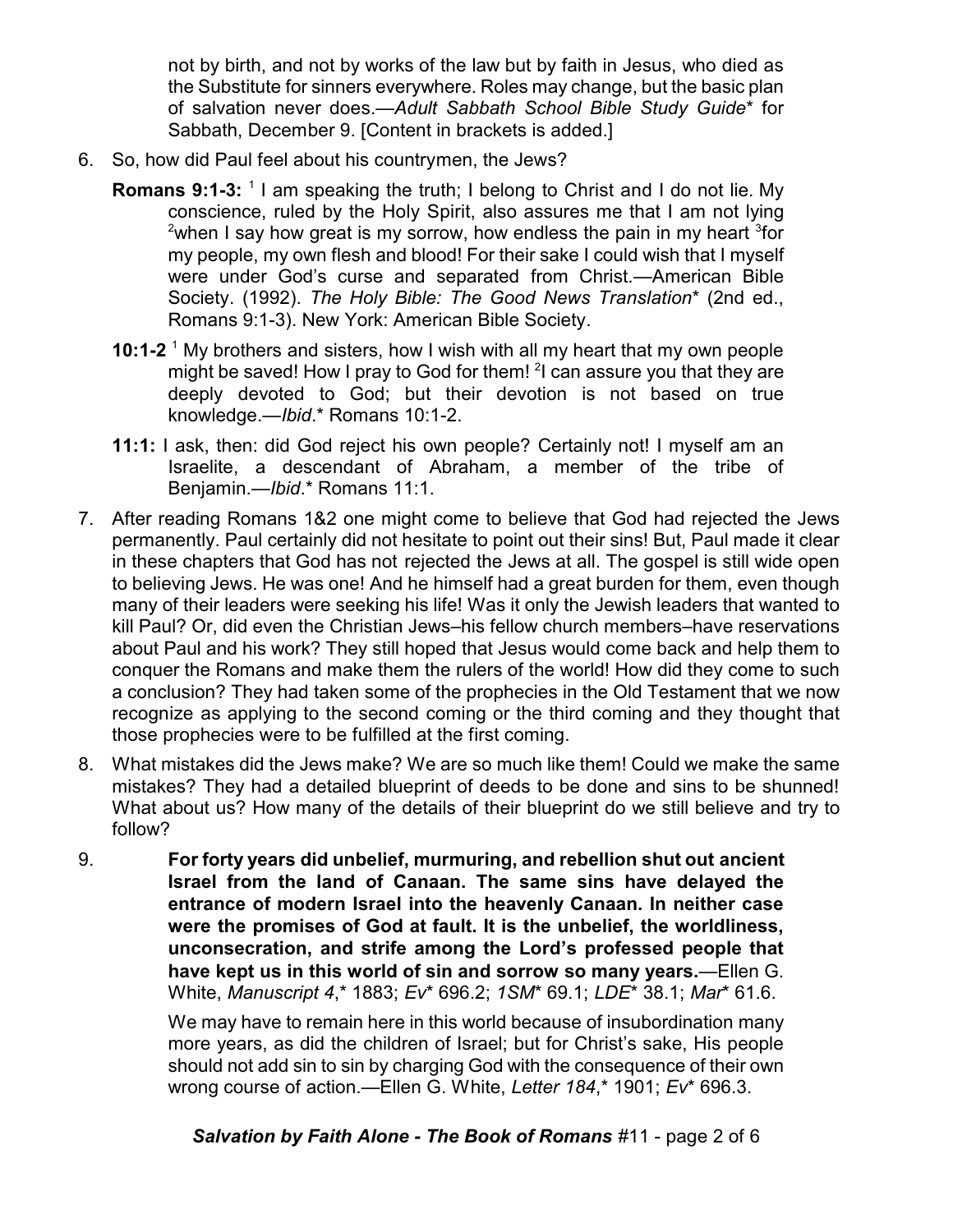**The man who attempts to keep the commandments of God from a sense of obligation merely–because he is required to do so–will never enter into the joy of obedience. [And it is worse than that;] He does not obey.** When the requirements of God are accounted a burden because they cut across human inclination, we may know that the life is not a Christian life. True obedience is the outworking of a principle within. It springs from the love of righteousness, the love of the law of God. The essence of all righteousness [98] is loyalty to our Redeemer. **This will lead us to do right because it is right–because right doing is pleasing to God.**—Ellen G. White, *Christ's Object Lessons*\* 97.3-98.0. [Bold type and words in brackets are added.]

- 10. Why do we keep the commandments? Do we feel required to do so? "From a sense of obligation merely"? Or, do we really believe that keeping the commandments is the right thing to do?
- 11. Read Romans 10:1-4. Most Christians in our day regard Romans 10:4 as a key text for the rejection of the Ten Commandments as being still binding and especially their rejection of keeping the seventh-day Sabbath. How should we read these verses? Carefully notice that in Romans 10:3, Paul was talking about the Jews' attempt to establish their own righteousness; and then, in Romans 10:5, he referred to the process of establishing a true way of righteousness. In effect, Paul suggested that the Jews rejected the true Messiah because He did not fit their preconceived ideas about what the Messiah should do and be. J. B. Phillips seems to have captured the true significance of Romans 10:4 in these words: "For Christ means the end of the struggle for righteousness-by-the-Law for everyone who believes [has faith, or trusts] in him." [Content in brackets is added.]
- 12. Looking back on the 1800 years following God's call of Abraham and the promises that were given to him as well as to Isaac and to Jacob, it is easy to see how the Jews came to the conclusion that they were God's special people. There are many verses that seem to suggest that. Some of the Jews even believed that salvation was guaranteed to them because of their heritage. Might we fall into a similar trap? Don't Christian groups today claim that we have "the truth"? Don't Seventh-day Adventists claim that we keep all of the Ten Commandments? Don't we abstain from eating impure foods? Don't we keep the Sabbath very carefully? Think of all the bad things we do not do and the good things that we do. Are we inclined to have at least a subconscious feeling that we are superior to those who do not follow those restrictions? Does a pastor need to exude confidence to inspire confidence? Was salvation ever based on all the things we do? Or, don't do? We still have a conundrum to deal with: We are saved by faith; but, we are judged by works!
- 13. Another way to explain Romans 10:4 is to point out that when it says Christ is the "end" of the law, the word *end* comes from the Greek word *teleos* which can mean the "goal" or "purpose" of something. This is suggested by Paul's argument earlier in Galatians 3:19-24 that the purpose of the law is to protect us until we know the truth and develop a correct faith; and then, in trust the law will bring us to Jesus Christ.
- 14. Read Romans 10:9-13. Could it be any simpler than this?

<sup>9</sup>If you confess that Jesus is Lord and believe that God raised him from death, you will be saved.  $^{10}$  For it is by our faith that we are put right with God; it is by our confession that we are saved. <sup>11</sup>The scripture says, "Whoever believes in him will not be disappointed." <sup>12</sup>This includes everyone, because there is no difference between Jews and Gentiles; God is the same Lord of

*Salvation by Faith Alone - The Book of Romans* #11 - page 3 of 6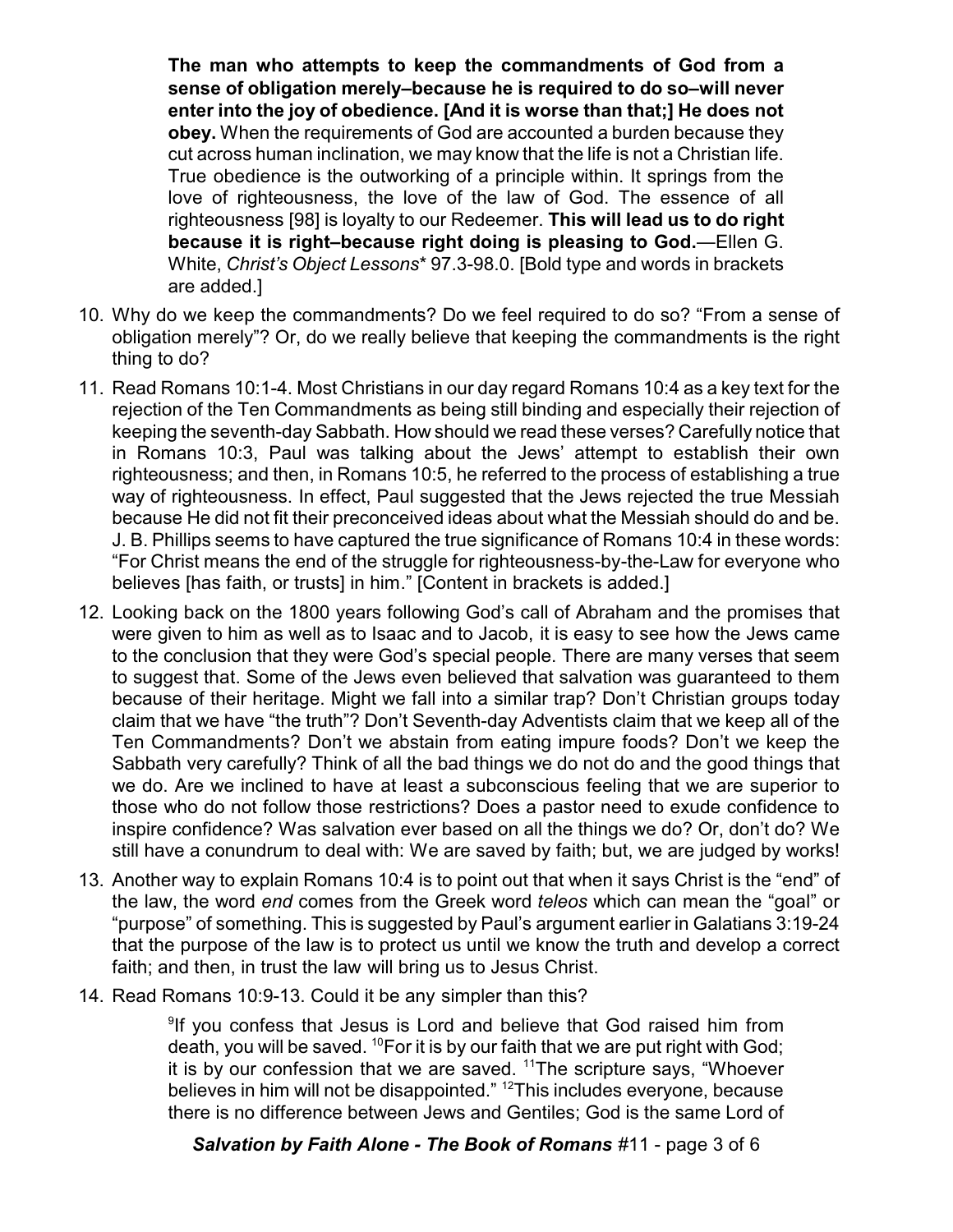all and richly blesses all who call to him. <sup>13</sup>As the scripture says, "Everyone who calls out to the Lord for help will be saved."—*Good News Bible*\* Romans 10:9–13.

15. These statements can seem to be almost *carte blanche* for salvation. But, what about Matthew 7:21-23? And what was Paul trying to say? It is clear that he regarded faith as the only requirement for salvation. (See Acts 16:31.) If we do not trust God, we cannot hope for salvation. But, if we do trust God, He can heal all the damage that has been done by sin. God does not arbitrarily exclude people from heaven:

> **Satan sees that his voluntary rebellion has unfitted him for heaven. He has trained his powers to war against God; the purity, peace, and harmony of heaven would be to him supreme torture.** His accusations against the mercy and justice of God are now silenced. The reproach which he has endeavored to cast upon Jehovah rests wholly upon himself. And now Satan bows down and confesses the justice of his sentence.—Ellen G. White, *Great Controversy*\* 670.2; *4SP*\* 486.1. [Bold type is added.]

Can people tell by looking at us that we are real Christians? (Matthew 5:16) How many people do you know who have the light of God shining through them.

16. Look at **Romans 10:13-17:** <sup>13</sup>As the scripture says, "Everyone who calls out to the Lord for help will be saved."

> <sup>14</sup> But how can they call to him for help if they have not believed? And how can they believe if they have not heard the message? And how can they hear if the message is not proclaimed?  $15$ And how can the message be proclaimed if the messengers are not sent out? As the scripture says, "How wonderful is the coming of messengers who bring good news!" <sup>16</sup>But not all have accepted the Good News. Isaiah himself said, "Lord, who believed our message?" <sup>17</sup>So then, faith comes from hearing the message, and the message comes through preaching Christ.—*Good News Bible*\* Romans 10:13-17.

- 17. Notice especially Romans 10:17: "So then, faith comes from hearing the message, and the message comes through preaching Christ." Why didn't Paul mention Bible study? They did not have Bibles. They could not afford them, and only a few of them were able to read! This is one of the clearest verses in Scripture about the source of faith. It must be based on the solid foundation of Scripture. And anything which is not based on faith is sin. (Romans 14:23) Thus, the Scriptures are our only source of correct and true information about God. It is our faith-relationship with Him and our friendship with Him that makes us candidates for the kingdom of heaven. Thus, we come to accept the idea that faith is based on evidence–the evidence from Scripture.
- 18. What did Paul have in mind when he mentioned "preaching Christ"? If you look at the New Testament sermons that are recorded, they follow a pattern. First, they mention the prophecies from the Old Testament that they believed pointed to Jesus as the Messiah or Christ. Then, they showed how His life fulfilled those prophecies. Then, they mentioned how belief in Him had impacted their own lives. Then, they appealed to their audiences to repent and accept Jesus. Was that what Jesus taught to the two disciples on the road to Emmaus? (Luke 24:13-35)
- 19. Read Romans 10:18-21. By quoting three passages from the Old Testament, (Psalms 19:4; Deuteronomy 32:21; and Isaiah 65:1-2) Paul made it clear that the truth has been available to all peoples at all times, not just the Jews. Does that seem fair to you? How much of the gospel can you learn from nature? (Romans 1:20)

## *Salvation by Faith Alone - The Book of Romans* #11 - page 4 of 6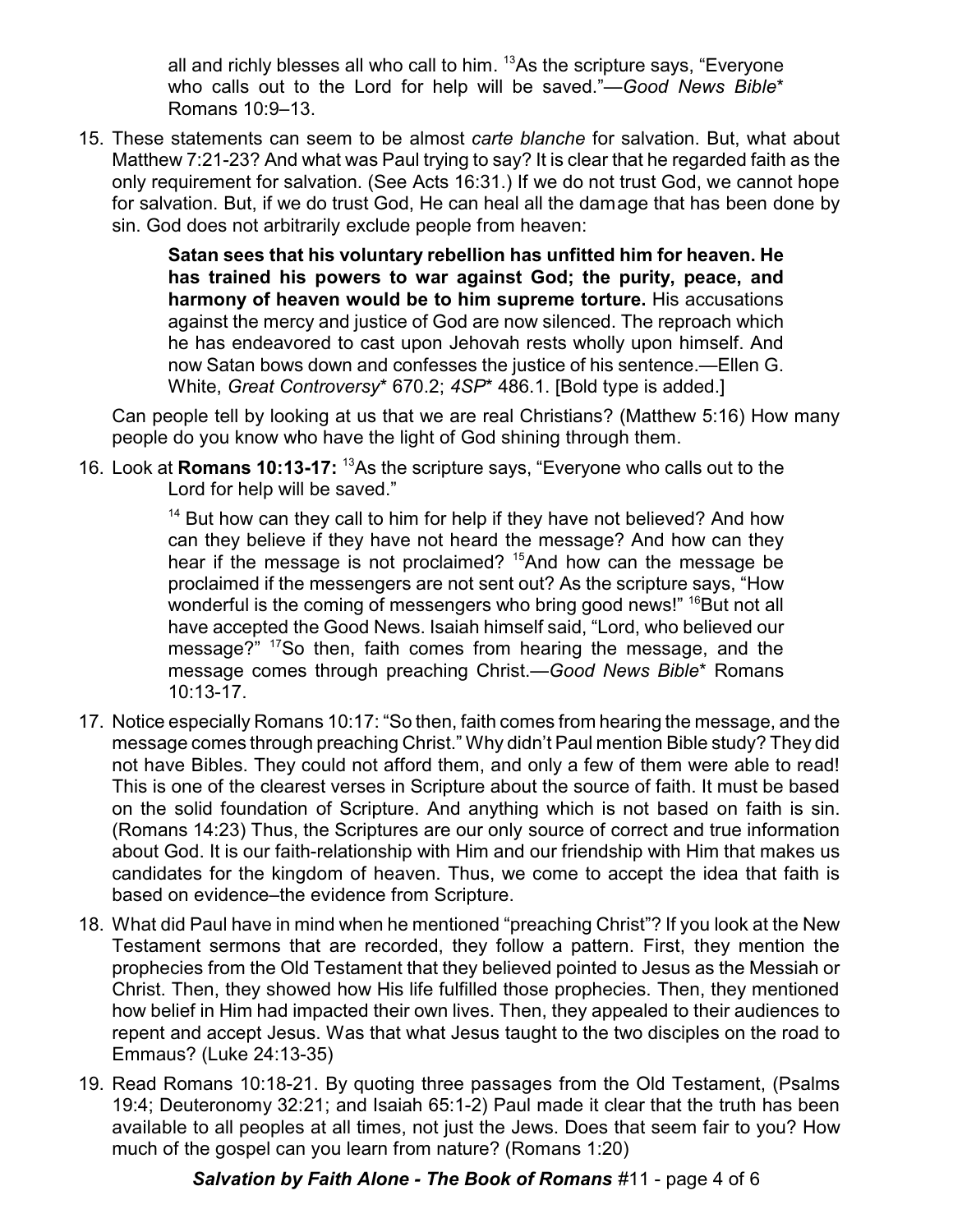- 20. Read Romans 11:1-7. What is implied by the *election of grace*? Paul wanted to make it very clear that although many of the Jews rejected Jesus Christ when He came as the Messiah, that was not true of all Jews. Virtually all of the early converts to Christianity were Jews. While essentially all the Jewish leaders rejected Christ, we know of exceptions in Nicodemus, Joseph of Arimathea, Paul, Barnabas, and Simon the Pharisee and former leper. Acts 15:5 tells us that many of the Pharisees actually became Christians, and some of them wanted to bring many of their old rules along with them.
- 21. Read Romans 11:7-10. In the traditional translations, it says that God "blinded" the Jews. The Greek word *porosis* would be more correctly translated *hardened*. The passage which Paul cited is Psalm 69:22-28. If you look at Psalm 69, you will notice that other portions of that chapter are regarded as Messianic prophecies. We are reminded by those verses of the experience of Pharaoh in his dealing with Moses and Aaron and the children of Israel. (Exodus 9:34-10:1) Pharaoh's heart was hardened not directly by God but by Pharaoh's own continually saying, "No" to God.
- 22. Many Christians have had very negative attitudes toward the Jews because of what happened to Jesus Christ. While those who were responsible were leaders of the Jewish nation at the time, they were only a relative handful compared to the whole of the Jewish population. Unfortunately, as we noted earlier, those attitudes have persisted in anti-Semitism and resulted ultimately in the Holocaust. Is it possible that the attitudes of Christians have been at least partially responsible for the rejection of Christianity by many Jews? Martin Luther thought that Jews would be as excited as he was about the gospel. However, they were not. So, he turned against them. Luther once stated in his "Table Talks" #1795 that if he were to baptize a Jew, he would tie a millstone around his neck and throw him into the River Elbe.
- 23. Read Romans 11:11-15. What do you think Paul was referring to? In what sense did the Jews stumble? Historically, we know that in addition to crucifying Christ, they tried to stop the apostles and finally launched an all-out persecution against Christians following the stoning of Stephen as described in Acts 7. That resulted in a scattering of the Christians and the gospel being preached to the Gentiles. (Acts 8:1)
- 24. Read Romans 11:16-24. What do the symbols in this passage represent? The tree that was cultivated must represent the Jewish nation. The roots and the trunk must represent the fathers of that nation. Despite their foibles, Abraham, Isaac, and Jacob were loyal to God on a consistent basis. Furthermore, the Scriptures that came through the Jewish nation must be the foundation–the roots and trunk–for all the rest of us who have come later. We must never think that the roots and the trunk depend upon us. It is we who depend upon them.
- 25. Furthermore, there is no place in this text for a "once saved, always saved" understanding of the plan of salvation. The only basis for salvation is a continuing relationship with God the Son and God the Holy Spirit and through continued Bible study and prayer to become more like Jesus. **At all cost, we need to avoid the entitlement attitude that the Jews had. That entitlement attitude permeated the Roman Catholic Church and now is permeating Protestantism. Could it infect us as well? Instead of feeling entitled, we just need to be very thankful for what God has done for us!**
- 26. Read Romans 11:25-27. Christian scholars have puzzled over these verses for generations. In what sense will the Jews come back? When is the "fullness of the Gentiles" to take place? Does this mean that near the end of time when the gospel has spread to the whole world, that it will once again encompass a significant number of Jews? Notice these words from Ellen White: